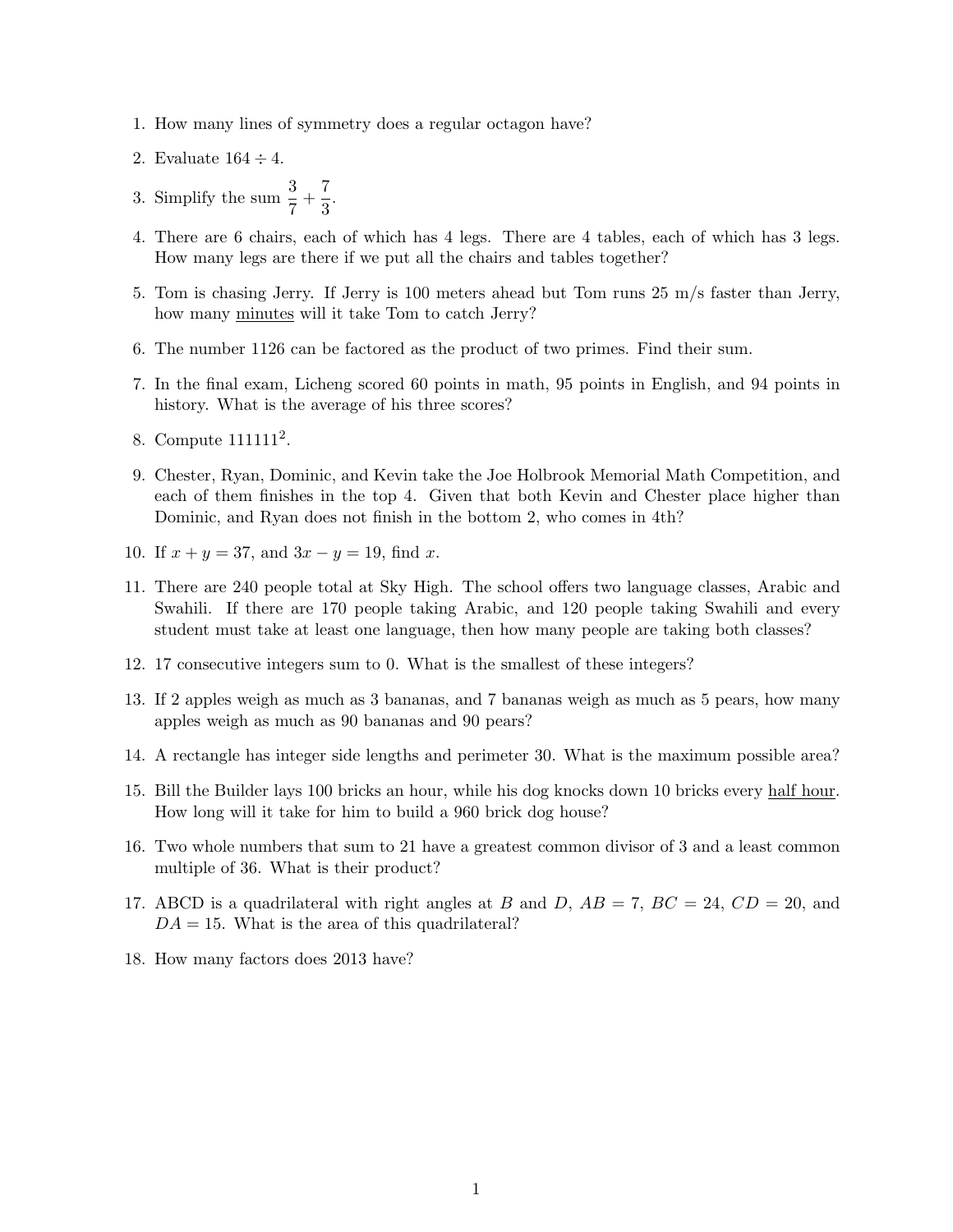For problems 19 through 22, fill in the following crossword puzzle, putting a single digit in each box.



- 19. (1 across) A perfect cube
- 20. (1 down) A perfect square
- 21. (2 down) A multiple of 8
- 22. (3 across) A multiple of 13
- 23.  $a\#b = a \cdot b a$ . For example,  $5\#7 = 5 \cdot 7 5 = 35 5 = 30$ . What is  $(((25\#16)\#9)\#4)\#1$ ?
- 24. Sally only likes to sort the stamps in her collection in groups of 2 or 5. How many numbers of stamps exist that could not be sorted in this manner?
- 25. If the sum of all the positive integers from 3 to n inclusive is 1323, what is the value of  $n$ ?
- 26. Steven is very friendly. On his first day of school, he meets one new person. On the second day of school, he meets two new people. On the third day, he meets three new people. If this pattern continues, on which day of school will the total number of people Steven has met be a multiple of 32?
- 27. The values of  $a, b, c$ , and d are chosen without replacement from the numbers  $-3, -2, -1, 0, 1, 2, 3$ . What is the largest possible value of  $(a^b) - cd$ ?
- 28. Ash Ketchum takes care of two types of Pokmon: Doduos, which have 2 heads and 2 legs, and Dodrios, which have 3 heads and 2 legs. One day, Ash counts 291 heads and 222 feet on all of his Pokmon. How many Doduos does he have?
- 29. How many positive integers less than 48 are relatively prime to 48? Note that two integers are relatively prime if their greatest common divisor is 1.
- 30. A fraction in simplest form has its numerator increased by 27 and its denominator increased by 36. Amazingly, the new fraction is still numerically equal to the old one! What is this fraction, in simplest form?
- 31. Izzy is thinking of a 3-digit number with all non-zero digits. When she squares each of its digits and adds them up, she gets exactly twice the sum of the digits. What is the number?
- 32. A random number n is chosen from the set of  $\{1, 2, 3, \ldots, 9\}$ . What is the probability that the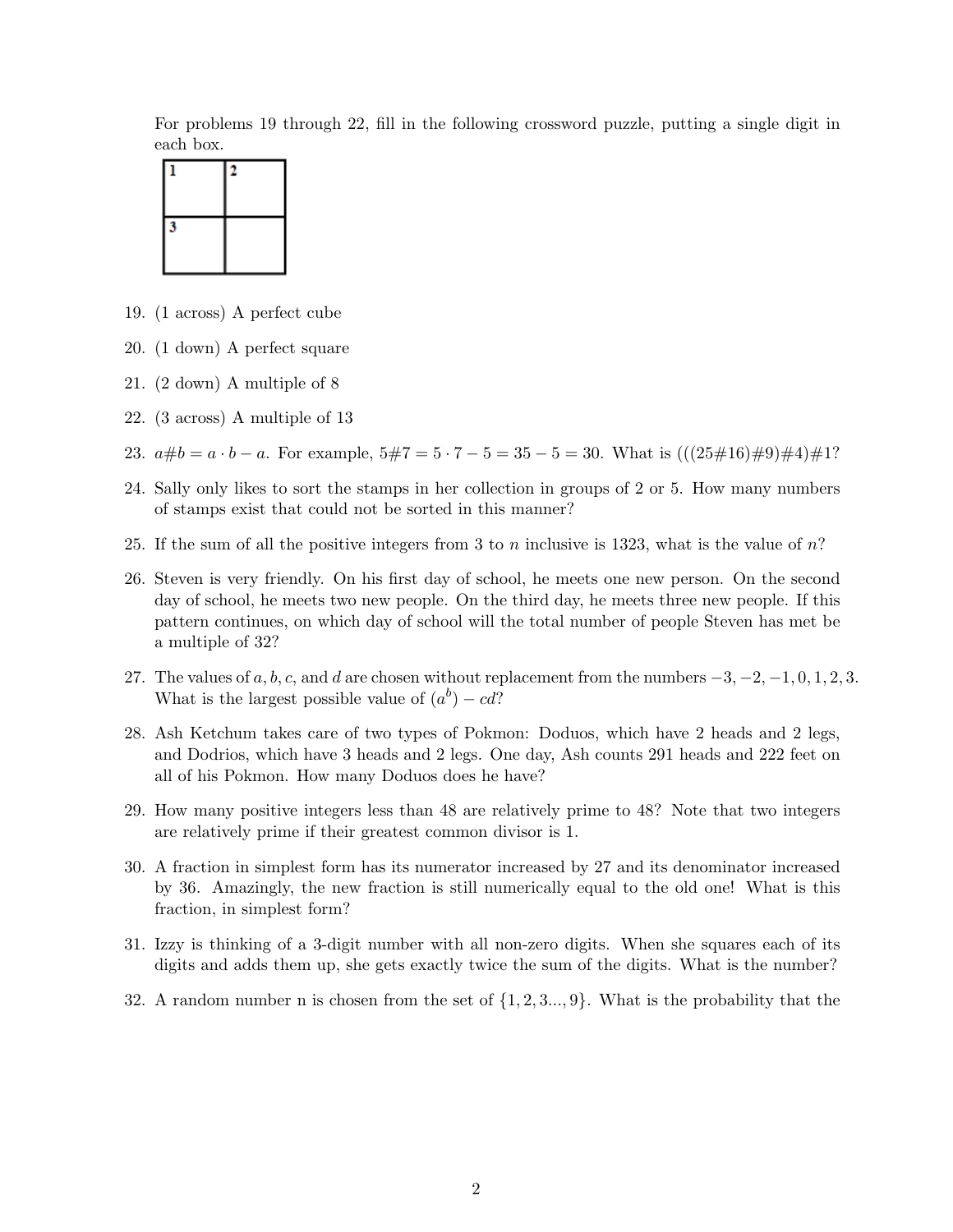

one's digit of  $n^n$  is equal to n?

- 33. In the diagram above, ABCD is a square with side length 12,  $EF = 2 \cdot EG$ . What is the area of  $\triangle AEC?$
- 34. What is the smallest number with exactly 12 positive integer divisors?
- 35. What is the maximum number of intersection points that can occur between 10 circles and 2 lines?
- 36. If the infinite geometric sum  $\frac{1}{a} + \frac{1}{a^2}$  $\frac{1}{a^2} + \frac{1}{a^3}$  $\frac{1}{a^3} + \cdots$  equals  $\frac{4}{5}$ , then what is the value of  $\frac{1}{a^2} + \frac{1}{a^4}$  $\frac{1}{a^4}$  + 1  $\frac{1}{a^6} + \cdots$  ?
- 37. Triangle ABC has side lengths  $AB = 5$ ,  $BC = 6$ , and  $AC = 7$ . The bisector of angle A intersects  $\overline{BC}$  at point D. Determine the length of BD.
- 38. How many of the first 50 positive integers have the property that when its reciprocal is written out in decimal form, it does not terminate?
- 39. What is the greatest integer that must always divide a product of five consecutive positive even integers?
- 40. If  $a + b = 5$  and  $ab = 7$ , what is the value of  $a^4 + b^4$ ?
- 41. What is the smallest positive integer that leaves a remainder of 1 when divided by 3, 1 when divided by 5, and 0 when divided by 7?
- 42. Call a number "pretty good" if the number of factors it has is prime. How many "pretty good" numbers are between 1 and 100, inclusive?
- 43. What is the remainder when  $3^{2013}$  is divided by 16?
- 44. James flips a fair coin 7 times. What is the probability that James gets more heads than tails?
- 45. ABCD is a parallelogram with  $AB = 6$ . Let DE be perpendicular to BC. Extend AB and DE to intersect at F. If  $BF = 24$ , what is the ratio of the areas of triangles  $BFE$  and  $CDE$ ?
- 46. Compute the area of the region in which all points  $(x, y)$  satisfy the following inequalities:  $y \ge |x+4| + |x-2|$  and  $y \le 8$ .
- 47. A certain solid has 8 triangular faces and 6 octagonal faces. How many edges does it have?
- 48. The product of two consecutive, positive even numbers is 28 more than a perfect square. What is the smaller of the two numbers?